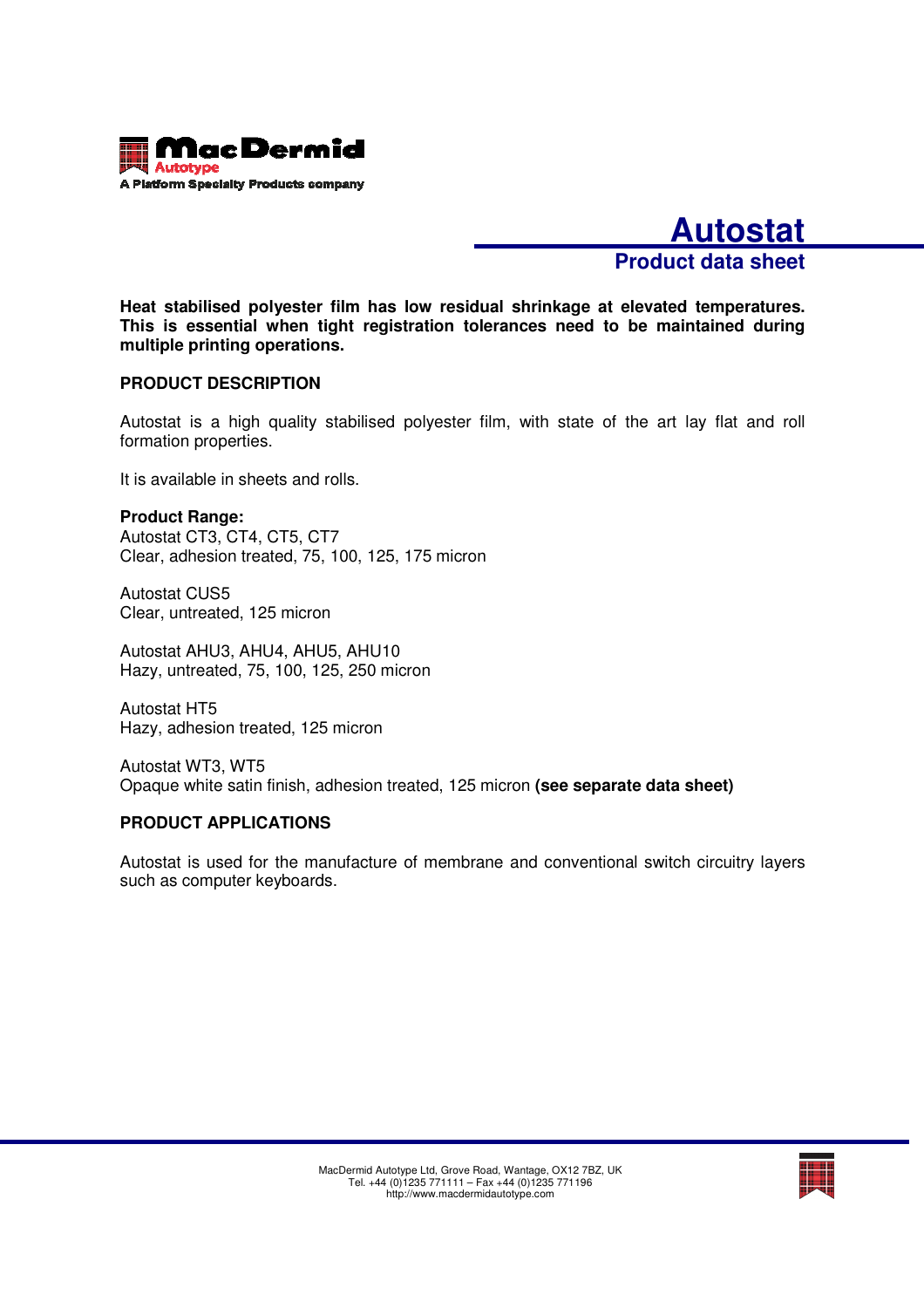Autostat **Product Data Sheet** Product Data Sheet Page 2 of 6

#### **PRODUCT PERFORMANCE**

| <b>Thermal</b>         | <b>Autostat</b>                                                                 | <b>Test Method</b>                     |
|------------------------|---------------------------------------------------------------------------------|----------------------------------------|
| Thickness              | Dimensional stability                                                           |                                        |
| $>75\mu$               | MD $\leq$ 0.2% max @ 150 °C/30 minutes<br>TD ±0.08%max @ 150 °C/30minutes       | MacDermid Autotype Method <sup>1</sup> |
| ≤75µ                   | MD $\leq$ 0.5% max @ 150 °C/30 minutes<br>TD $\pm$ 0.1% max @ 150 °C/30 minutes |                                        |
|                        | + indicates expansion<br>- indicates shrinkage                                  |                                        |
| See Test Method Manual |                                                                                 |                                        |

## **MD (machine direction) shrinkage versus temperature for 125**μ **films**



### **TD (transverse direction) shrinkage at 150<sup>o</sup>C for 30 minutes**

TD shrinkage is much lower than MD shrinkage and may even be completely absent. When the film does not shrink at all a small positive expansion may take place. A typical result for Autostat would be MD -  $0.1\%$  and TD +  $0.02\%$ .

#### **INK ADHESION**

The adhesion treatment used on the CT and HT grades uses the industry standard chemistry. This treatment enhances adhesion of UV curable dielectric ink, but may not be fully compatible with certain conductive silver inks. See chart below.

#### **Autostat ink adhesion summary**

A selection of inks that have been tested in our laboratories are shown in the table below. This list is not comprehensive, but is representative of inks available from named suppliers.

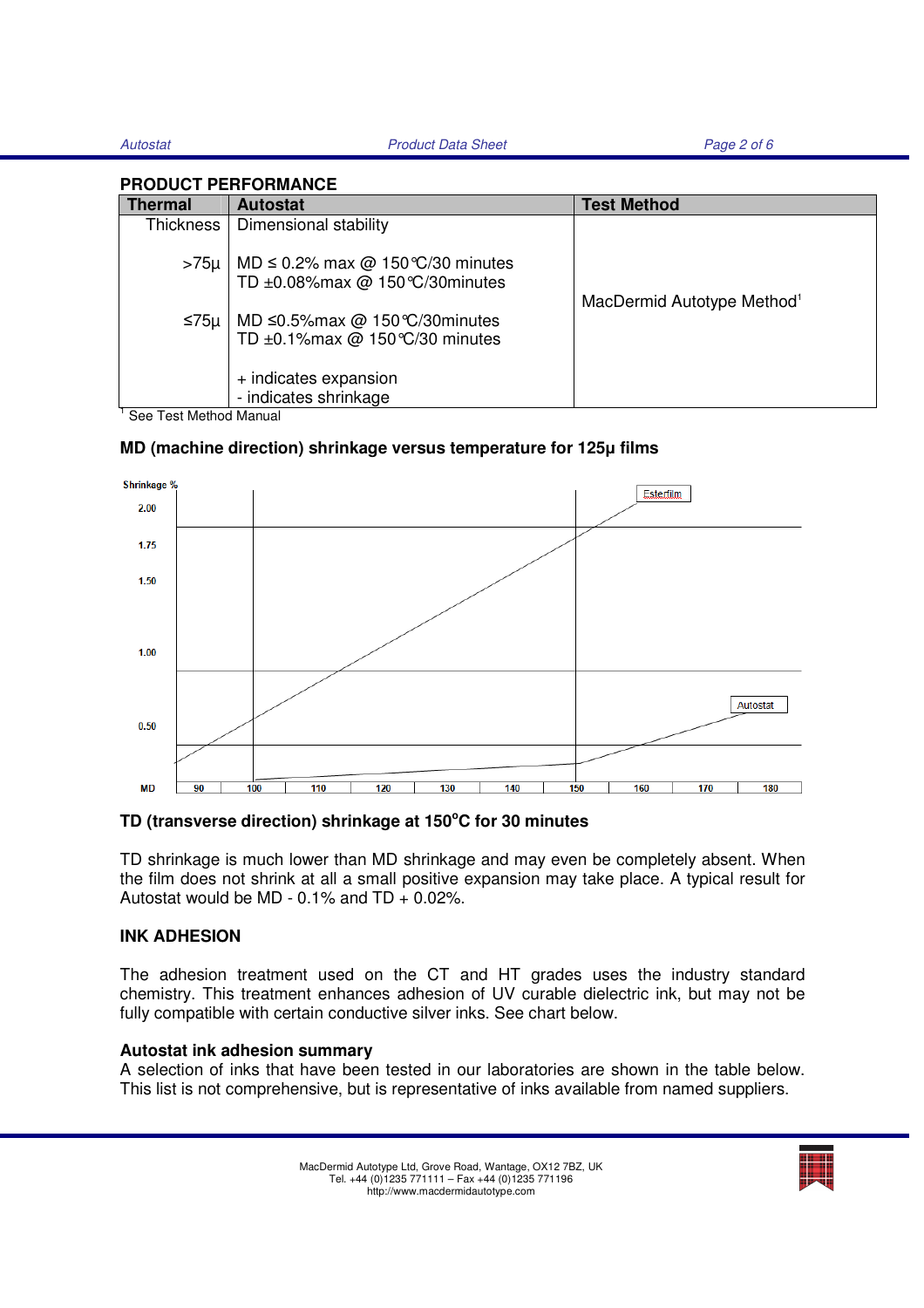|                        | <b>Treated Autostat</b>                            | <b>Untreated Autostat</b> |
|------------------------|----------------------------------------------------|---------------------------|
| <b>ACHESON</b>         |                                                    |                           |
| Conductive Inks        |                                                    |                           |
| 725A                   | ✓✓                                                 | $\checkmark$              |
| PF410 (477SS)          | $\checkmark$                                       | ✓✓                        |
| 418SS                  | $\sqrt[4]{}$                                       | $\sqrt[4]{}$              |
| 423SS                  | $\blacktriangledown$                               | ×                         |
| 440A                   | $\checkmark$                                       | $\overline{\checkmark}$   |
| 965SS                  | $\pmb{\times}$                                     | ×                         |
| <b>PF407A</b>          | $\checkmark$                                       | ✓                         |
| Dielectric Inks        |                                                    |                           |
| 451SS                  | $\checkmark$                                       | ×                         |
| 452SS                  | $\overline{\checkmark}$                            | $\sqrt{}$                 |
| 1020SS                 | $\sqrt{}$                                          | ×                         |
| <b>DUPONT</b>          |                                                    |                           |
| Conductive Inks        |                                                    |                           |
| 5000                   | ✓✓                                                 | $\checkmark$              |
| 5007E                  | $\sqrt[4]{}$                                       | $\checkmark$              |
| 5025                   | $\sqrt{\sqrt{2}}$                                  | $\checkmark$              |
| 5075                   | $\checkmark$                                       | ✓                         |
| 7102                   | $\checkmark$                                       | ×                         |
| Dielectric Inks        |                                                    |                           |
| 5018                   | $\sqrt{\checkmark}$                                | ✓                         |
| <b>SUN CHEMICALS</b>   |                                                    |                           |
| <b>Conductive Inks</b> |                                                    |                           |
| 26-8204                | $\checkmark$                                       | ×                         |
| 26-8203                |                                                    | ×                         |
| Dielectric Inks        |                                                    |                           |
| 40-317                 | $\sqrt{\checkmark}$                                | ×                         |
| <b>ENGLEHARD</b>       |                                                    |                           |
| Conductive inks        |                                                    |                           |
| S100                   | ✓                                                  | ✓                         |
| S170                   | ×                                                  | ×                         |
| S190                   | $\overline{\checkmark}$                            | $\checkmark$              |
| S200                   |                                                    |                           |
| C1010                  | ×                                                  | ×                         |
| Dielectric inks        |                                                    |                           |
| <b>UVD2010</b>         | ✓✓                                                 | $\sqrt{}$                 |
| $\checkmark$           | Recommended                                        |                           |
| ✓                      | Test fully before use, can be subject to variation |                           |
| ×                      | Not recommended                                    |                           |

These results are intended as a guide only. Full in-house testing is essential to ensure success under user conditions.

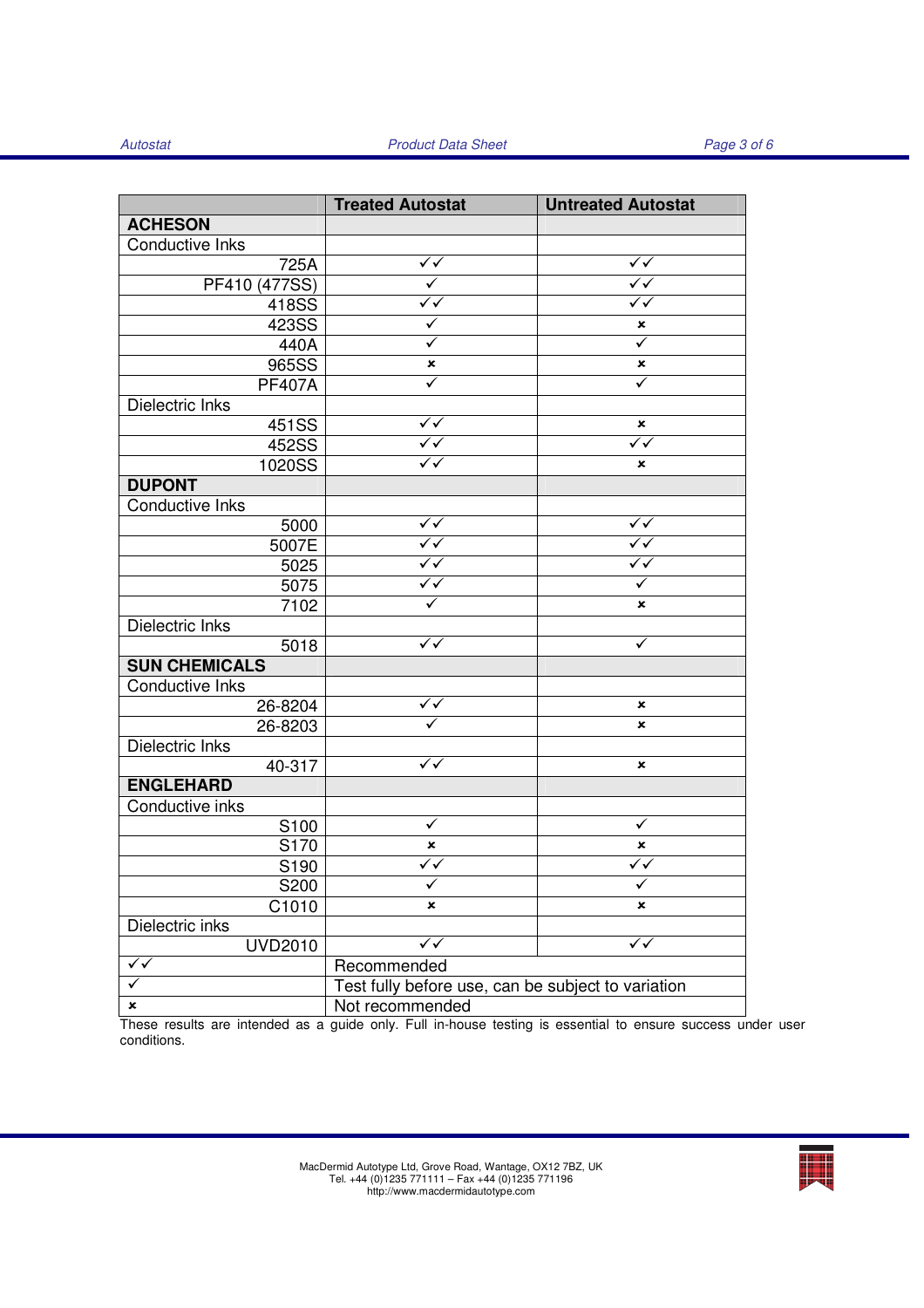#### **CHEMICAL PROPERTIES**

| <b>Property</b>                                      | <b>Autostat</b>                                                          | <b>Test Method</b>                                  |
|------------------------------------------------------|--------------------------------------------------------------------------|-----------------------------------------------------|
| <b>Chemical Resistance</b>                           | As for Autotex (see solvent<br>resistance data sheet)                    | DIN 42 115                                          |
| Coefficient of<br>hygroscopic expansion <sup>1</sup> | MD $8 \times 10^{-6}$ (per 1% RH)<br>TD 7 x 10 <sup>-6</sup> (per 1% RH) | Base film manufacturer's test<br>method (40-80% RH) |
| Moisture vapour<br>transmission rate<br>$(MVTR)^1$   | $3.57$ g/m <sup>2</sup> /24 hours                                        | <b>ASTM F372-73</b>                                 |
| Oxygen transmission<br>rate <sup>1</sup>             | $8.2$ ml/m <sup>2</sup> /24 hours                                        | ASTM D1434-82 @ 25℃, 77%<br>RH                      |

<sup>1</sup>This data is typical of polyester films and is derived from base film manufacturer's literature

#### **ELECTRICAL PROPERTIES**

| <b>Property</b>                                  | <b>Autostat</b>         | <b>Test Method</b>                                 |
|--------------------------------------------------|-------------------------|----------------------------------------------------|
| Dielectric strength <sup>1</sup><br>125µ<br>175µ | 125 kV/mm<br>105 kV/mm  | ASTM D149-81 6.35mm<br>electrodes in dry air @ 25℃ |
| Dissipation factor <sup>1</sup>                  | 0.005                   | <b>ASTM D150-70</b>                                |
| Surface resistivity                              | $>10^{13}$ Ω/sq 500Vd.c | ASTM D257-83 @ 20 °C/54% RH                        |
| Volume resistivity <sup>1</sup>                  | $10^{15}$ Ωm 100Vd.c    | ASTM D257-83 @ 25 ℃/1000s                          |

<sup>1</sup> This data is typical of polyester films and is derived from base film manufacturer's literature

#### **MECHANICAL PROPERTIES**

| <b>Property</b>                                         | <b>Autostat</b>           | <b>Test Method</b>                                    |
|---------------------------------------------------------|---------------------------|-------------------------------------------------------|
| Elastic modulus <sup>1</sup><br>(1% secant)<br>$125\mu$ | 3600 $N/mm2$              | ASTM D882-83 23℃ @ 50% RH<br>Strain rate - 50%/minute |
| Elongation at break <sup>1</sup><br>$125\mu$            | 90-120%                   | ASTM D882-83 23℃ @ 50% RH<br>Strain rate - 50%/minute |
| Switch life <sup>2</sup>                                | >5 million flexes         | MacDermid Autotype Method <sup>3</sup>                |
| Tensile strength at<br>break <sup>1</sup> 125 $\mu$     | 150-220 N/mm <sup>2</sup> | <b>ASTM D882-83</b>                                   |
| Yield strength <sup>1</sup>                             | 80-90 N/mm <sup>2</sup>   | <b>ASTM D882 - 83</b>                                 |

 $^1$  This data is typical of polyester films and is derived from base film manufacturer's literature<br> $^3$  See Test Method Manual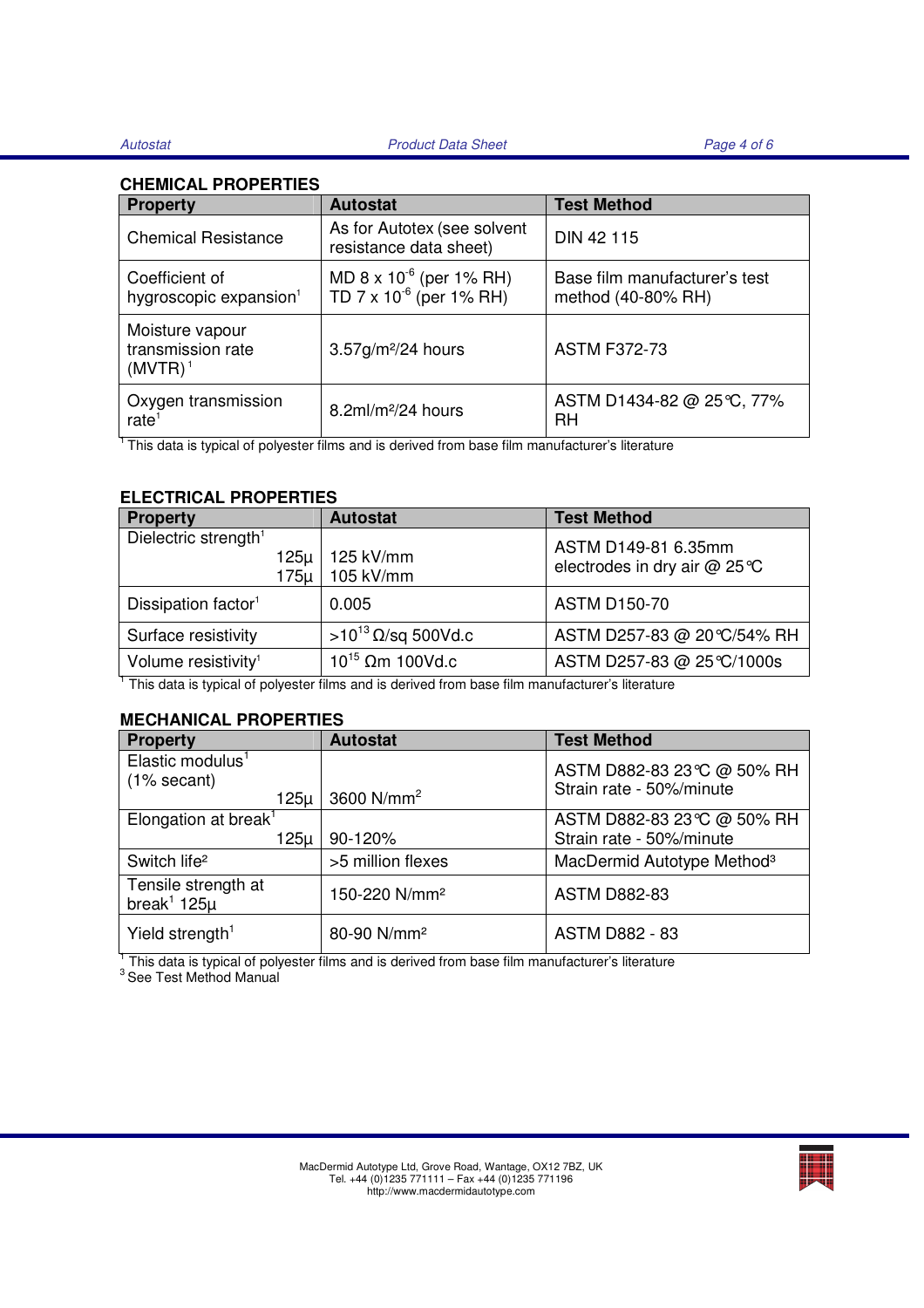#### **OPTICAL PROPERTIES**

| <b>Property</b>             | <b>Autostat</b> | <b>Test Method</b>      |  |
|-----------------------------|-----------------|-------------------------|--|
| <b>Gardner Haze</b>         |                 |                         |  |
| CT <sub>3</sub>             | $<1\%$          |                         |  |
| CT4                         | 1%              |                         |  |
| CT <sub>5</sub>             | <2%             |                         |  |
| CT7                         | $<$ 3%          |                         |  |
| HT <sub>5</sub>             | 16% ±2%         | ASTM D1003-771          |  |
| CUS <sub>5</sub>            | 2%              |                         |  |
| AHU3                        | $40\% + 2\%$    |                         |  |
| AHU4                        | 43% ±2%         |                         |  |
| AHU5                        | 45% ±2%         |                         |  |
| AHU10                       | 88% ±2%         |                         |  |
| Total luminous transmission |                 |                         |  |
| CT                          | 93% ±2%         |                         |  |
| <b>CUS</b>                  | $91\% + 2\%$    | ASTM D1003 <sup>1</sup> |  |
| HT.                         | 90% ±2%         |                         |  |
| $AHU3 - 5$                  | 85% ±2%         |                         |  |
| AHU10                       | 66% ±2%         |                         |  |
| Yellowness Index            |                 |                         |  |
| <b>CT</b>                   | $<$ 2           |                         |  |
| <b>CUS</b>                  | 2.5             | ASTM D1925-701          |  |
| HT.                         | $\leq 4$        |                         |  |
| $AHU3 - 5$                  | $<$ 6           |                         |  |
| AHU10                       | $<$ 17          |                         |  |

<sup>1</sup> Adapted to MacDermid Autotype Method, see Test Method Manual

### **PHYSICAL PROPERTIES**

| <b>Property</b>                   | <b>Autostat</b>         | <b>Test Method</b>                                                                |
|-----------------------------------|-------------------------|-----------------------------------------------------------------------------------|
| Density <sup>1</sup>              | $140$ g/cm <sup>2</sup> | ASTM D1505-79 modified to base<br>film manufacturer's method at<br>$23^{\circ}$ C |
| Maximum processing<br>temperature | 150 °C                  |                                                                                   |
| Thicknesses:                      | Nominal ±5%             | All Autostat grades detailed in<br><b>Product Range</b>                           |

 $^1$ This data is typical of polyester films and is derived from base film manufacturer's literature<br><sup>2</sup> Mean thickness

# **MISCELLANEOUS**

| Property              | <b>Autostat</b>           | <b>Test Method</b> |
|-----------------------|---------------------------|--------------------|
| Roll properties: Skew | $\sim$ 0.1% (10mm in 10m) |                    |